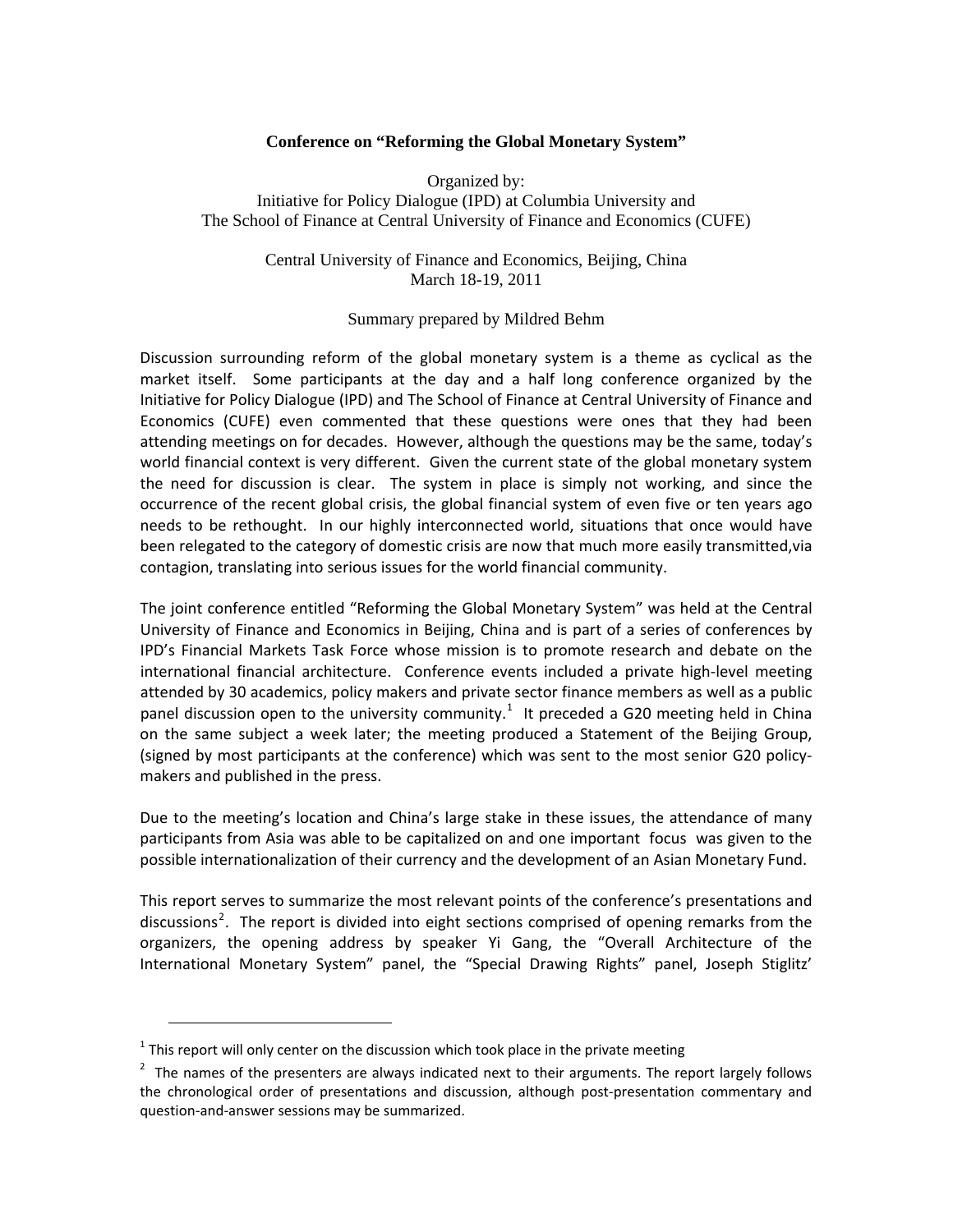lunchtime speech, the "Multi-Currency System Including Internationalization of the Renminbi" panel, the "Regional Schemes" panel and concluding remarks.

## *Introductory Remarks*

During the organizers' welcome Joseph Stiglitz began the day's discussion by taking a comprehensive look at the events that have led up to the current global financial situation as well as making recommendations of what reform measures need to be taken in order to ensure history does not repeat itself. Stiglitz contends that economic theory itself needs to be rethought, most notably standard macro economic policy stances which inform views on monetary policies. An increase in American liquidity should logically lead to more investment and spending in the US, but problems in the US banking system have prevented that from occurring effectively. Money is being funneled to the largest of the rapidly growing emerging markets, where the highest returns are obtained, but under this system money is not going to where it is most needed. Despite the end of the global financial crisis, problems with global monetary policy have persisted. The US' policy of quantitative easing, which has spread difficulties to the rest of the world, is just one example of the global consequences of national monetary policies.

Professor Stiglitz argued that a financial system in which the currency of one country plays such a critical role is an anachronism in the  $21<sup>st</sup>$  century. The global system is not self-adjusting or stable and thus these problems must be addressed from a global perspective. He urged that the focus of the conference not be just about creating the ideal global monetary system, but to also keep in mind that any reform achieved will only come about as a result of a political process and will be a gradual movement. The process of unanimity that the G20 works through makes change difficult, a concern Stiglitz' UN Commission was sensitive to in their work. How will reforms pass if there are always one or two countries opposed to them? People must be persuaded that it is in their interest to *not* act in their narrowly-defined self-interest. Cooperative action is of value to everybody and there can be successful reforms which don't have unanimity. The Kyoto Protocol, for example, did not have the largest polluter as a signatory but was still considered an important step in dealing with global warming. Ways should be found to achieve collective action without unanimity, the latter a policy which will only lead to deadlocks on decision making. Methods to stimulate collective action include mobilizing regional initiatives, of which Asia's own Chiang Mai Initiative (CMI) is a good example.

In order for a multi‐currency system to exist between the polar extremes of fixed and flexible exchange rates, a strong SDR system is needed to stabilize it (Jose Antonio Ocampo). Ocampo's ideal vision for the global monetary system would be to rebuild it from the bottom‐up, with a global International Monetary Fund at the center and regional and sub‐regional funds at the following levels to give clearer structure and grant greater support. As a regional fund, the CMI illustrates the possibility of building a stronger set of regional institutions for global monetary cooperation.

For Liqing Zhang, the American financial crisis highlights many of the old reasons why the global reserve system needs to be reformed. Forefront on his reform agenda are whether special drawing rights (SDR's) or other forms of global currency will replace the US Dollar (USD) and play a more important role in global markets, how to make a more stable and equal monetary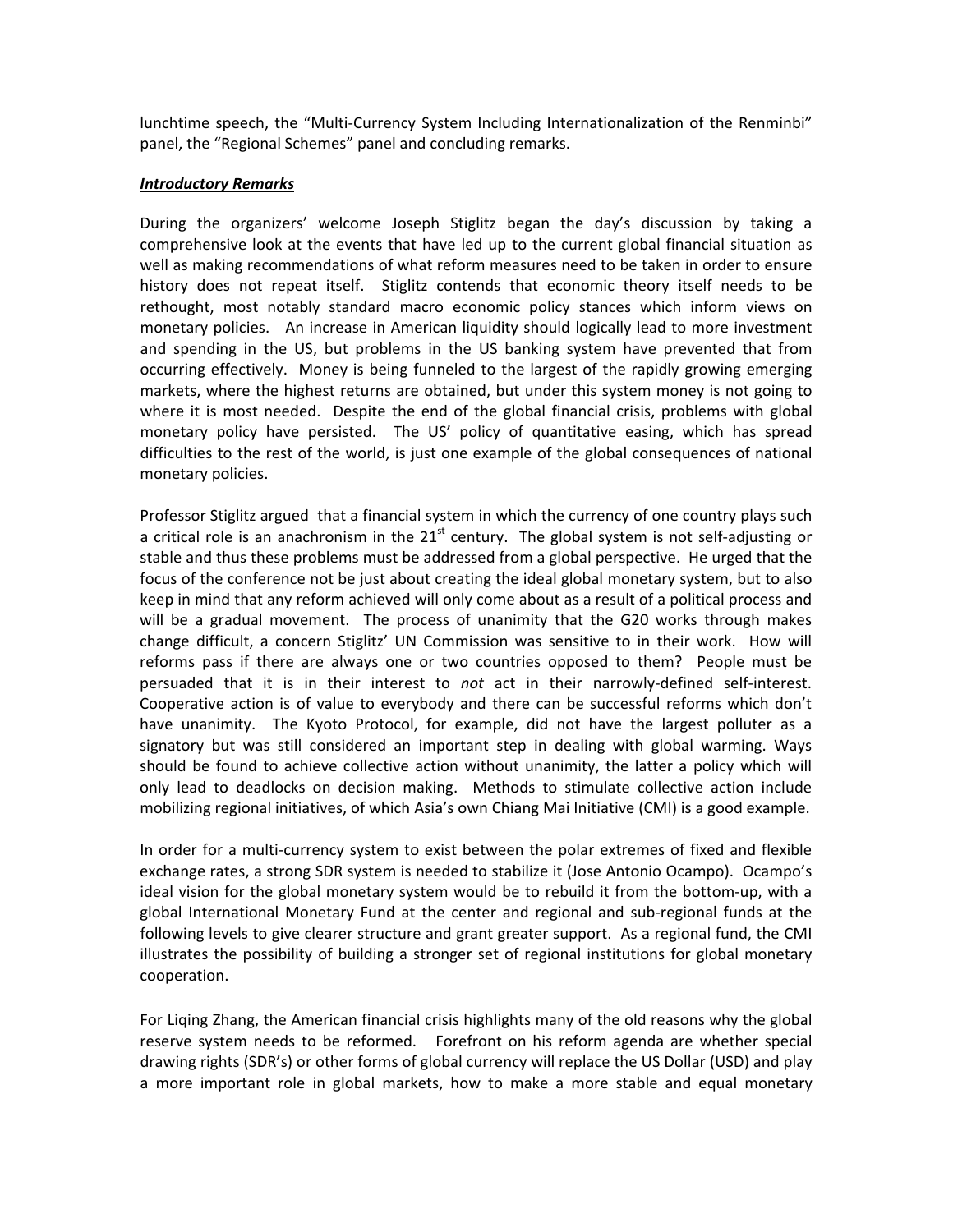system, and whether China should push for RMB internationalization or consider it a process to let evolve as it will.

#### *Opening Address by Yi Gang*

Yi Gang's opening address focused on the seven pillars of design crucial for a sound international monetary system. These pillars are: (i) A mechanism to adjust trade balances (ii) Price adjustment mechanisms‐ channels through which relative price can be effectively adjusted (iii) Method for a country to efficiently deal with the accumulation of wealth inherent in holding reserve currency (iv) Providing proper incentives to act in a beneficial manner (ie energy efficiency, environmental protection, high quality innovation) (v) Mechanism to maintain stability (vi) Inclusion of a safety net for times of crisis. (vii) Regional arrangements. Tasks at hand for the global economy include expanding the role of SDR, improving SDR allocation and valuation and making the SDR basket more reflective of the current world economy. In the post-discussion commentary Jacob Frenkel agreed with Yi Gang on the need for incentives, stating that they are necessary in order to provide the best service to the market. A built‐in disciplinary impact should also be included for those who issue reserve currency and debase the value of their own currency for inflation to ensure that they do not go too far.

All global monetary systems enacted, including the gold standard, have attempted to solve all seven questions above, albeit not completely. At the time Bretton Woods was put into place global GDP was dominated by developed countries. One of the largest changes that must be accounted for since the end of the Bretton Woods system is the dramatic increase in GDP growth by the emerging markets. The largest of these emerging markets is China, where today the topic of greatest interest is their progress towards capital account convertibility (Yi Gang). Although the recent allowance of RMB usage in the financial transactions of trade settlements has been an important step in demonstrating market demand for the currency, Yi Gang, in response to a question posed by Stephany Griffith‐Jones, answered that he did not believe RMB internationalization was currently being pushed in the way that other convertible currencies, such as the yen and dollar had been in the past. Roadblocks particular to RMB internationalization include that it remains a domestically controversial policy issue, having no official convertibility timetable in place and the presence of a Chinese policy environment which only allows this issue to be pushed along in a gradual manner. Despite this, consensus is growing, and there is enough positive progress to indicate that the convertibility process will continue to advance.

To conclude the question and answer period Jose Antonio Ocampo noted that it was surprising that for being a country with many capital controls, China's informal exchange rates are actually quite close to the official exchange rate and that therefore there must be a connection between China and offshore markets. Yi Gang answered that the offshore market is very close to the onshore exchange rate. There are people who contend that RMB is undervalued but in fact it is very close to the equilibrium level in terms of asset and stock price interims of the equity bond and real estate market. Given the property price boom and what happened to labor costs it can be seen that the RMB is much closer to its equilibrium level than ever in its history.

## *Panel on Overall Architecture of the International Monetary System: Options and Elements, Benefits and Costs for Different Countries*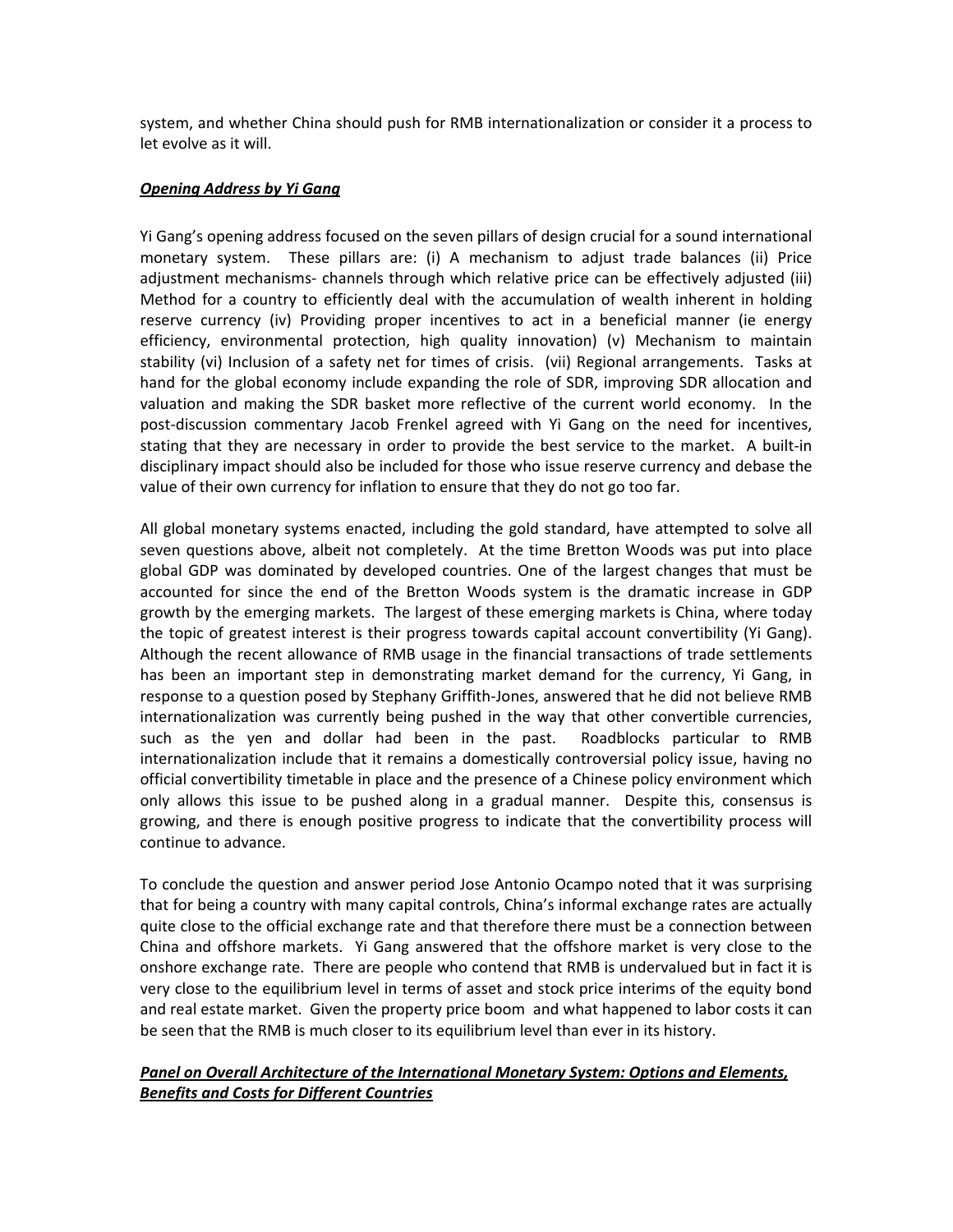As the first speaker on the "Overall Architecture" panel Joseph Stiglitz stressed the importance of efficiency and stability in the new system. Stiglitz began by referencing Triffin's dilemma<sup>[3](#page-3-0)</sup> and agreeing with it, acknowledging that the conditions of a static economy are largely untrue in the real world, so that the system may not be stable solely due to its own nature. The nation of reserve currency builds up indebtedness which undermines the viability of the system itself. Building off Yi Gang's "seven pillars", Stiglitz' recommendations for features of a new global financial system include: (i) Remembering that regulation is not alone at the center of global financial system, with global monetary system also key (ii) Not separating domestic from global policy. All global policies are reflective of national priorities in some way and in a globalized economy they have global consequences (iii) Systems for restructuring debts must be in place and safety nets must be there in case of a crisis. There is currently no good system of debt restructuring and it should be viewed as an important part of the new global financial system (iv) Exchange rate surveillance.

Financial systems are a means to an end and should be judged on how they enable the real economy to perform in terms of growth and stability. In addition to Yi's seven pillars, equity is a top priority, one undermined by the current system's deflationary bias.

Emerging markets are lending at close to a 0% interest rate and borrowing at very high interest rates. This practice ultimately results in a flow of money from poor to rich countries. The current practice of setting aside reserves and not spending them in order to have a safety net is a real problem. Money that could be spent is being untouched and the result is a great cost to the global system. Smaller countries are forced to make judgments on whether to put money in Euros or USD and their reserves will bear the consequences of any problems with the currency chosen. Creating a global reserve system can address those issues in a way that reserve currency diversification doesn't. Diversification doesn't solve the problem of stability either. In the past, exchange rate systems were either fixed or perfectly flexible. Since the economic collapse in Argentina, very few support those extremes. Unfettered capital flows can be very destabilizing and can induce high volatility. Unregulated finance and securities markets were very unstable, with cross‐country capital movements being a prime source of instability. Often pro‐cyclical capital flows are a source of instability in developing and emerging countries. Moving to a global reserve system is feasible and could be a very big improvement for global equity, stability and growth (Joseph Stiglitz).

As the next panelist on the SDR panel, Yongding Yu spoke about China's monetary policy options. At the moment China is pursuing three policy positions‐ promoting regional bilateral cooperation, reform of the international monetary system, and promoting internationalization of the RMB. Yu does not believe China needs to intervene in the foreign exchange market. As Yi Gang did, he contends that China's exchange rate is not undervalued as evidenced from the fact that it is not far from the equilibrium exchange rate. Even if it rises dramatically the exchange rate will not have a large effect on Chinese trade and import. Capital controls management should be improved however, and increased efforts should be made to spur RMB convertibility.

<span id="page-3-0"></span> $3$  A theory that states that when a national currency also serves as an international reserve currency, there could be conflicts of interest between short-term domestic and long-term international economic objectives.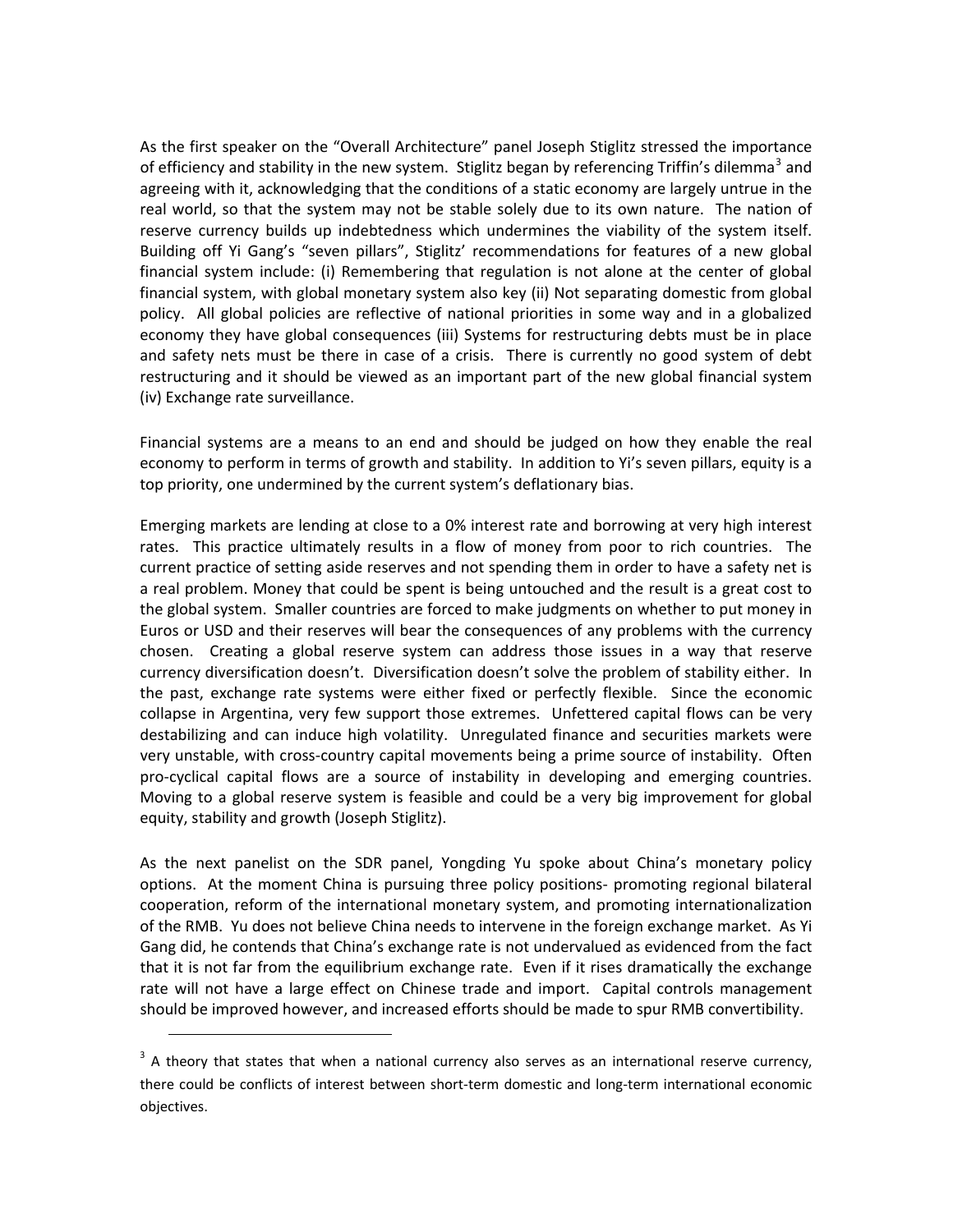The ultimate objective of reform is sustainable economic growth and prosperity. If a system cannot provide that then the system is not optimal. In the past, in order to have a sustainable impact on the exchange rate there was a need for complete macro policy coordination, which at that time meant fiscal policy. As time passed the debate became whether an outsider could effectively design another country's fiscal policy. The resulting consensus was that each country should design their own fiscal policy but recognize while doing so that they were part of a larger system. Thus, there is incentive to design rules that have an impact on everyone. On the topic of SDR's, Frenkel believes that a new name should be invented for them. SDR's have a legacy of being controversial and have never been seen as the solution to the problem at hand. A new name that would better address the issue would provide a good launching point for moving forward with a fresh perspective.

During the post-panel discussion John Williamson made the widely agreed-with point that it is not likely for reform to be achieved when "things are going beautifully". Policymakers could never be persuaded to change fiscal policy for the betterment of another country, but perhaps it was possible to ask them to change the system of formulating fiscal policy so that although there may be a short term loss, there is the possibility of long term gain. However, Frenkel cautions that one of the dangers of implementing an overhaul in times of emergency is the tendency to operate with a short term perspective in mind, and it is important that any system designed must be robust enough to stand the test of time.

#### *Panel on Special Drawing Rights*

Yiping Huang began the panel on Special Drawing Rights by calling for a currency basket reflective of the world economy in order to improve and enhance SDR. Some emerging market currencies should be included in this basket, of which RMB is a strong candidate. This inclusion would be helpful for China's reform, who is hoping that a liberalization of the capital account would improve their image internationally.

While at its creation SDR may be artificial, upon receipt it becomes real money due to the fact that it is able to be spent, which is why SDR allocations are so attractive to developing countries. Liquidity consideration was the main impetus behind SDR creation and it is still important but in other respects SDR is still needed in order to improve the system and provide assistance to developing countries. Many developing countries maintain high levels of imports just to feed their people. Therefore how can they hope to create a surplus with their current trade account? China itself has only just seen improvement this century (Benhua Wei). Returning to his initial point about the importance of inclusion of emerging market currencies in the currency basket, Wei inquires into the wisdom of the continual heavy investment into USD and treasury bonds, instead of promoting investment in the emerging market countries.

In the system's current design, SDR's are made irrelevant by the distinction of a general account and SDR account (Ocampo). In order for IMF lending to move to a system exclusively based on SDR's, SDR allocations should be considered as deposits of central banks in the IMF. The IMF can then lend in a way similar to central banks rather than using the now‐obsolete quota system or arrangements to borrow, both of which make the IMF more dependent on national decisions. Counter‐cyclical issues of SDR's should be the focus, concentrating allocations to crisis periods to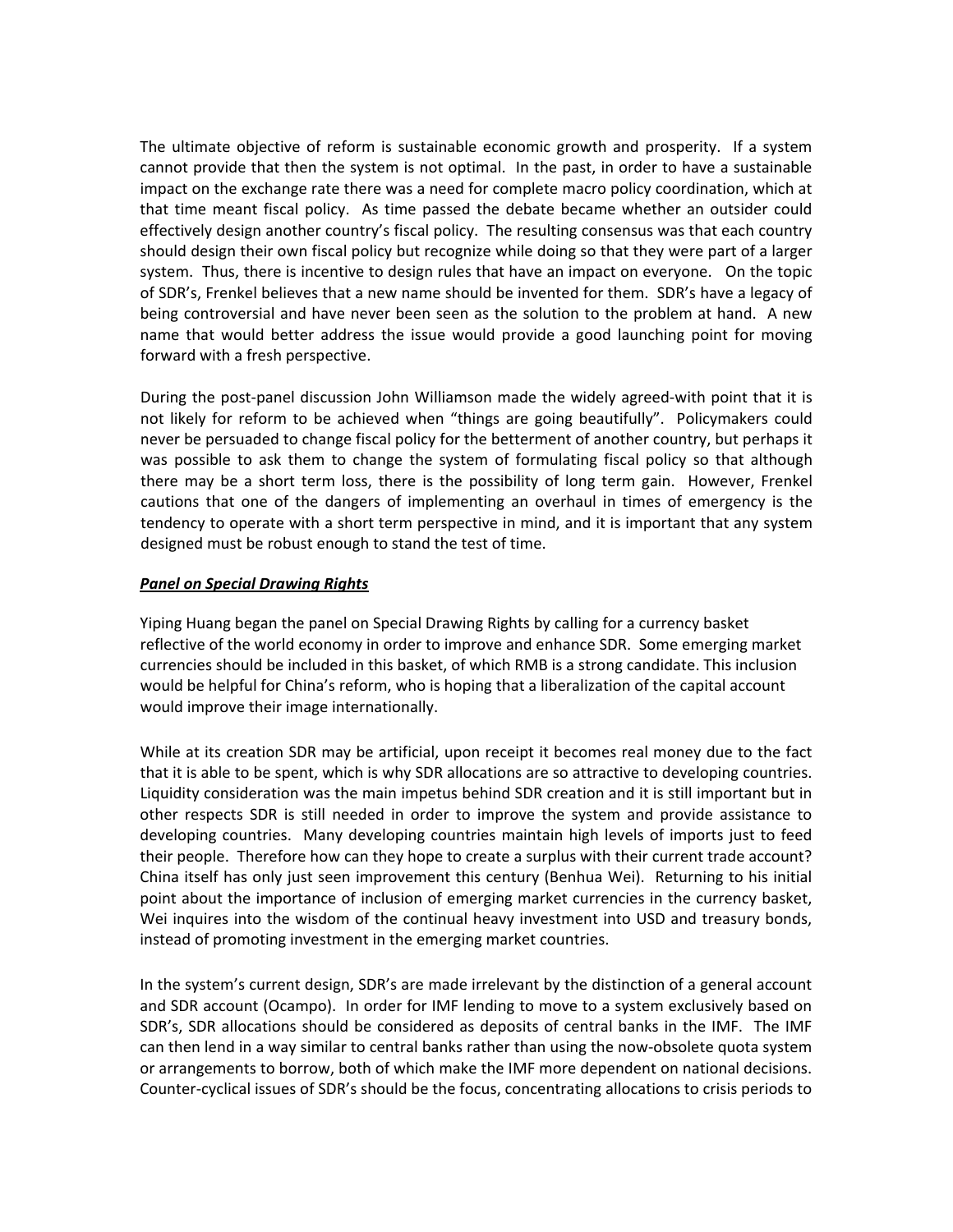solve Keynesian deflationary problems. All countries would be allocated international reserves, but those who don't have sufficient would have the option to borrow from countries that aren't using their SDR allocations for any other purpose. Developing countries are ones who need more reserves, thus an asymmetrical lending system is needed whereby 80% is lent to developing countries and 20% to industrial countries. If allocation according to quotas is to continue then another method will need to be designed for countries that need more reserves to receive them (Jose Antonio Ocampo). Other recommendations Ocampo had included using IMF deposits to buy bonds from multilateral development banks in order to finance developing banks by recycling dollars through them, and possibly encouraging broader use of SDR's through private markets. Obviously, the latter option is less attractive to the US because a broader use of SDR's would mean the substitution of the USD. However, a substitution account would function as a stabilizing force and an essential instrument to manage the multicurrency system that would naturally evolve, as a move to a multicurrency system would need a stronger SDR system. Other ways to increase stability in the system are to create regional institutions (for which incentives to form must be provided) which developing countries could contribute to. Another alternative is to create a system similar to what Keynes proposed‐ an overdraft account, with no conditionality, that could be used by all countries in the IMF. It is essential to give confidence to the SDR as a substitute to foreign exchange reserves. This system would create greater equivalence between SDRs and foreign exchange reserves.

The last presenter on the panel, John Williamson, put forth his reform proposals as a counter to the well‐known proposal put forward by Barry Eichengreen. Williamson's proposal includes a more widespread allocation of SDR so that it could become a more important reserve asset over time. He notes that there would only be a point in this though if important countries are accumulating reserves for precautionary measures. Williamson also believes that the IMF should be authorized in times of crisis to issue new SDR's sufficient to finance its own lending. The reason there is so much reluctance to allocate SDR's is because developing countries see them not as precautionary measures and something to hold but as something to get rid of to developed countries. If the SDR interest rate were calculated in another way then this aspect would be overcome. It is only if SDR were to remain a public asset that this would be avoided. Williamson contends that RMB should only be introduced into the basket in the case that SDR remains a public asset.

The post-panel discussion centered on the financial realities of increasing the role of SDR in the system. Benhua Wei held that if you want to convert SDR into hard currency you have to be prepared to pay for it. If other emerging markets want to join the basket they have to be prepared to be lenders in times of crisis. In John Williamson's opinion if one is going to have an objective of increasing the role of SDR in the system then there needs to be a sizeable allocation made. Jose Antonio Ocampo believes that it would not be in the US's interest to follow the Eichengreen proposal of expanding private use of SDRs, since the threat to the US to the extent that SDRs are central bank money is much less than if it becomes a private asset.

### *Joseph Stiglitz Keynote Lunch Speech*

Before the crisis there was much talk about the presence of a savings glut. This could be interpreted as the US saying there was too much savings going on in rest of the world, and shifting blame for their role in the crisis.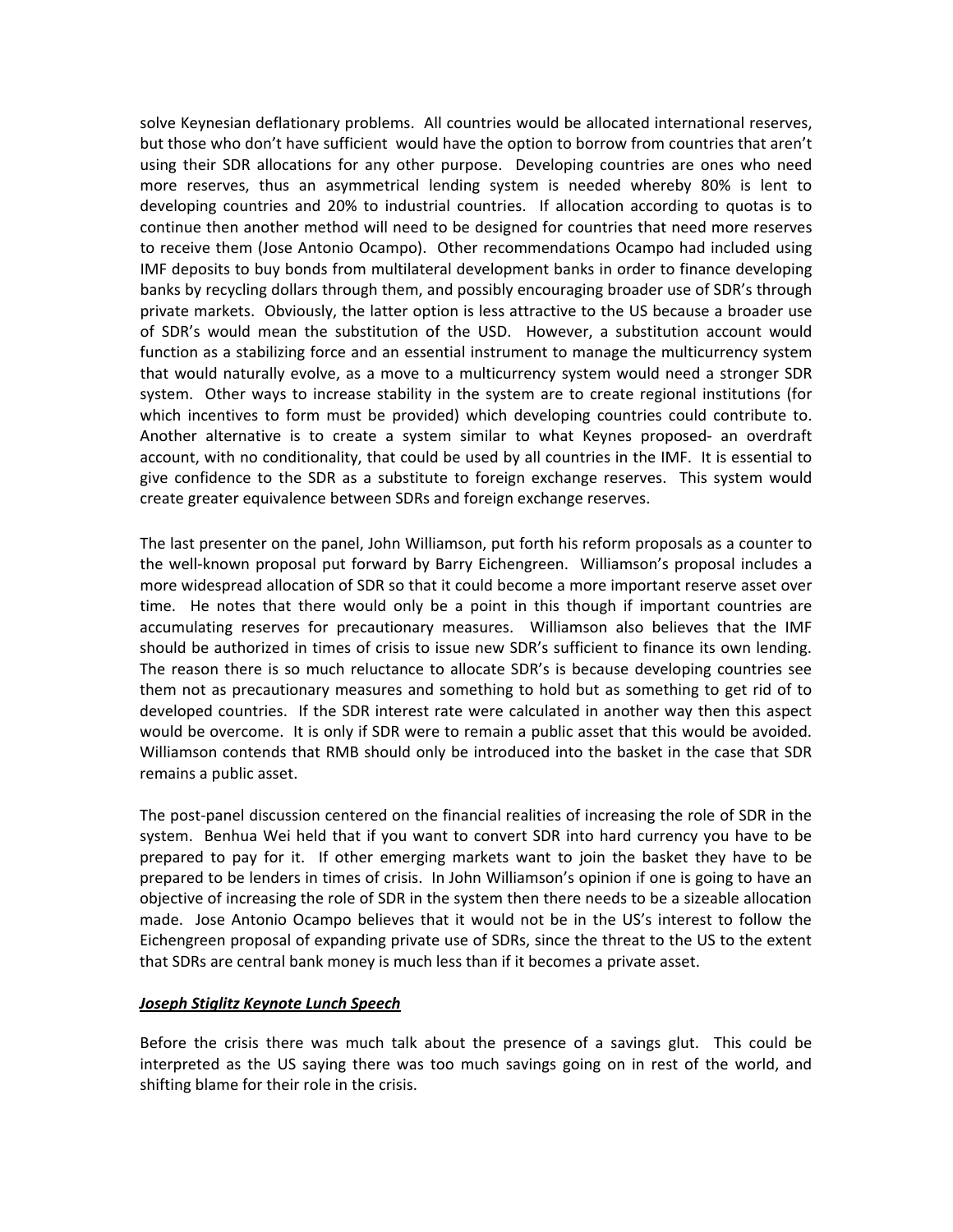There are multiple schemes being proposed ranging from trying to provide greater reserves, to trying to manage the macro economy better but the creation of reserves cannot be used as a way of addressing multiple objectives. SDR's should remain public money. In order to maintain demand and minimize instability a multi‐track approach is needed. SDR's do not address the full range of objectives we should be aiming to achieve. Discussions should be begun immediately to lead to the creation of a really effective global reserve system. In fact there are many reforms that could be recommend to the G20 immediately, including Ocampo's single SDR account proposal. An issuance of 250 billion dollars would not be inflationary and would create significant reserves. Additionally, more of the SDR's should be allocated along the lines Williamson proposed (e.g. development aid) with the addition of climate change to his list (Joseph Stiglitz).

During the post‐speech question and answer session, Stephany Griffith‐Jones noted that QE2 may be too blunt an instrument because it does not allow channeling of credit to those sectors that need it within the US. Griffith‐Jones also believes there needs to be a rethinking of increasing policy instruments to channel credit to sectors that need it rather than just printing money to lower interest rates. In answer to those who believe that the basket should be expanded to all emerging market currencies deemed strong enough Ocampo counters that he doubts there would be enough demand for 12 separate currencies to sustain their inclusion. Only a few are strong enough to generate substantial demand.

Stiglitz attempted to answer all questions and comments posed during the discussion through the form of a large block reply. He urged that monetary authorities have to be sensitive to blocking credit channels, which typically happens in crisis. In this global economy the easiest channels for money to flow to are the emerging markets, with everywhere else largely neglected. The danger of precautionary savings is that if everyone is saving, aggregate demand goes down. Thus that problem will not be solved by going to two or three currencies. If everyone chooses one currency as the "safe"one, it no longer becomes safe. Fixing the real interest rate is virtually impossible due to the fact that the interest rate arbitrage equation doesn't hold and the equilibrium condition is often not satisfied. In general, the notion that you could stabilize real interest rates in all countries means you would have to totally control capital inflows. Stabilization is not possible because there are no full contracts to assure you of what will happen to exchange rates. Quantitative controls can be used to dampen lending through the banking system but recently a large shadow banking system has developed which we must more greatly regulate. As a whole the system has a deflationary bias which arises from asymmetry from surplus and deficit countries. Deficit countries have to restrain spending in crisis, those with a surplus don't. Thus, when you have a shock to the system, those who gain spend more than those who lose.

#### *The Multi‐Currency System, Including Internationalization of the Renmimbi*

Since the international monetary system is defined as the monetary and exchange rate system of countries, proponents of new systems must be able to resolve some of the problems arising from the current exchange rate arrangement. The new global monetary system should be able to resolve global imbalances. The current multicurrency system spoken of is three or four currencies at most, however, there are other currencies such as the Australian dollar that are internationalized in the sense that they can borrow in their own currency even though they are not a reserve currency. If emerging market economies are able to internationalize their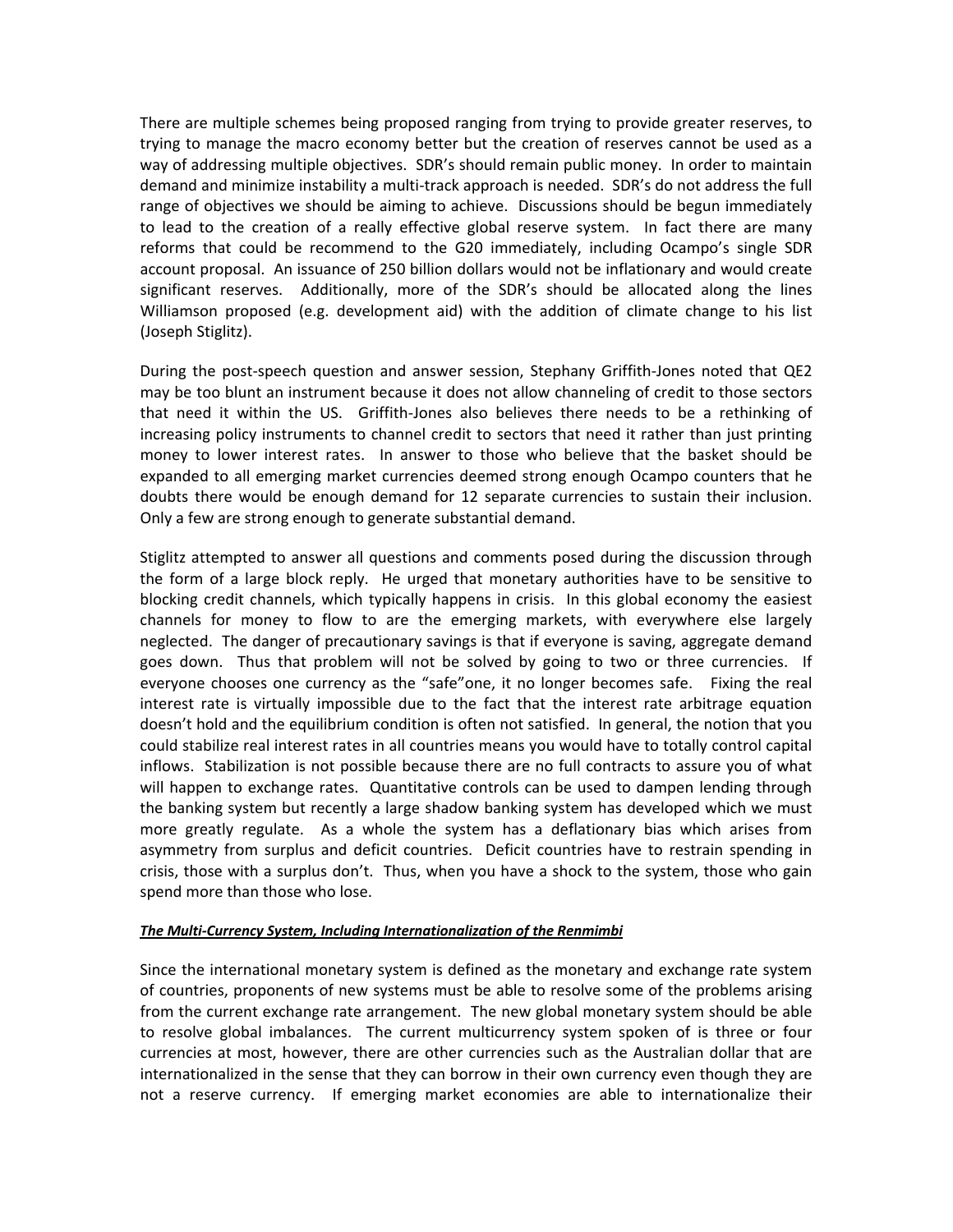currencies enough to borrow in their own currency then they can denominate their financial liabilities and invoice their trade. If this system is going to be complimented by the reform of the international financial system, the introduction of global public goods could reduce the volatility of capital flows (YC Park).

Problems with the current financial system include its volatility and that it does not satisfy the needs of the productive sector in the economy. As Yongding Yu raised, in the matter of exchange rate stability, the problem is that any sort of appreciation becomes default on global lending. If China were to satisfy the reserve needs of the global currency community they would be running deficits of 10‐12% of GDP. Under the gold standard central banks were required to stabilize the currencies by holding gold reserves. Is there a private market mechanism to replace the current government mandated system we have under Bretton Woods? (Jan Kregel)

The chief benefits of currency diversification and the internationalization of RMB would be manifest in its impact on efficiency, in other words, lowering the transaction cost of the foreign exchange markets. In order to make Shanghai a significant financial center RMB internationalization is needed, but internationalization does not necessary equate with it becoming a significant reserve currency. Chinese GDP will equal US GDP around 2027. The amount of export that China would be engaged in would be twice that of the US. Given the fragmentation of international production what we will see is the incentive within a supply chain to adopt a common currency in order to keep costs predictable. It is likely that RMB would be considered for this given how much production China engages in. The ability to deal with transactions in multiple currencies has increased due to the internet and the increased computation power we now have. The Kinderberger Rule states that if there is to be one hegemon then there will be one international reserve currency. Whether a truly significant diversification would occur or not would depend on the future state of political relations between the US and China (Wing Thye Woo). During his presentation Wing Thye Woo put forth three aspects in which global economic governance should change: (i) The IMF‐ The IMF has not done a stellar management job with only one reserve currency; by adding more currencies, their administrative functions and supervisory responsibilities also multiply. Given the difficulties of reforming the IMF, Woo foresees the world circumventing the IMF's role by setting up the equivalent of a European Monetary fund. Since Asia is in a prime financial position it would be a logical step to see the setup of an Asian Monetary Fund. The "new" IMF could be known as a system of regional monetary funds for those regions able to afford it. The timeline of the creation of an Asian Monetary Fund would depend largely on the relationship between China and Japan. (ii) Bilateral currency links should be developed between new reserve currencies such as the RMB and Euro. This is something which could be jumpstarted by policy. (iii) The identification of foreign exchange manipulation‐ This is not a practice that is a thing of the past. Speculators are not only found in the private sector but also in the form of central banks of countries who feel they can free ride on the system.

Liqing Zhang agrees with the Stiglitz Commission report's assertion that today's instability is due to a failure of policy coordination. The system is inherently unfair, money clearly flows from the developing to the developed countries as evidenced by the fact that so much capital flows to the US from China. Reform will need to be planned for in both the short and long run. Zhang's long run plan is to have a global currency. SDR's are one option but whether it can be a realistic choice depends on its supply and demand. On the supply side the IMF must regulate annually,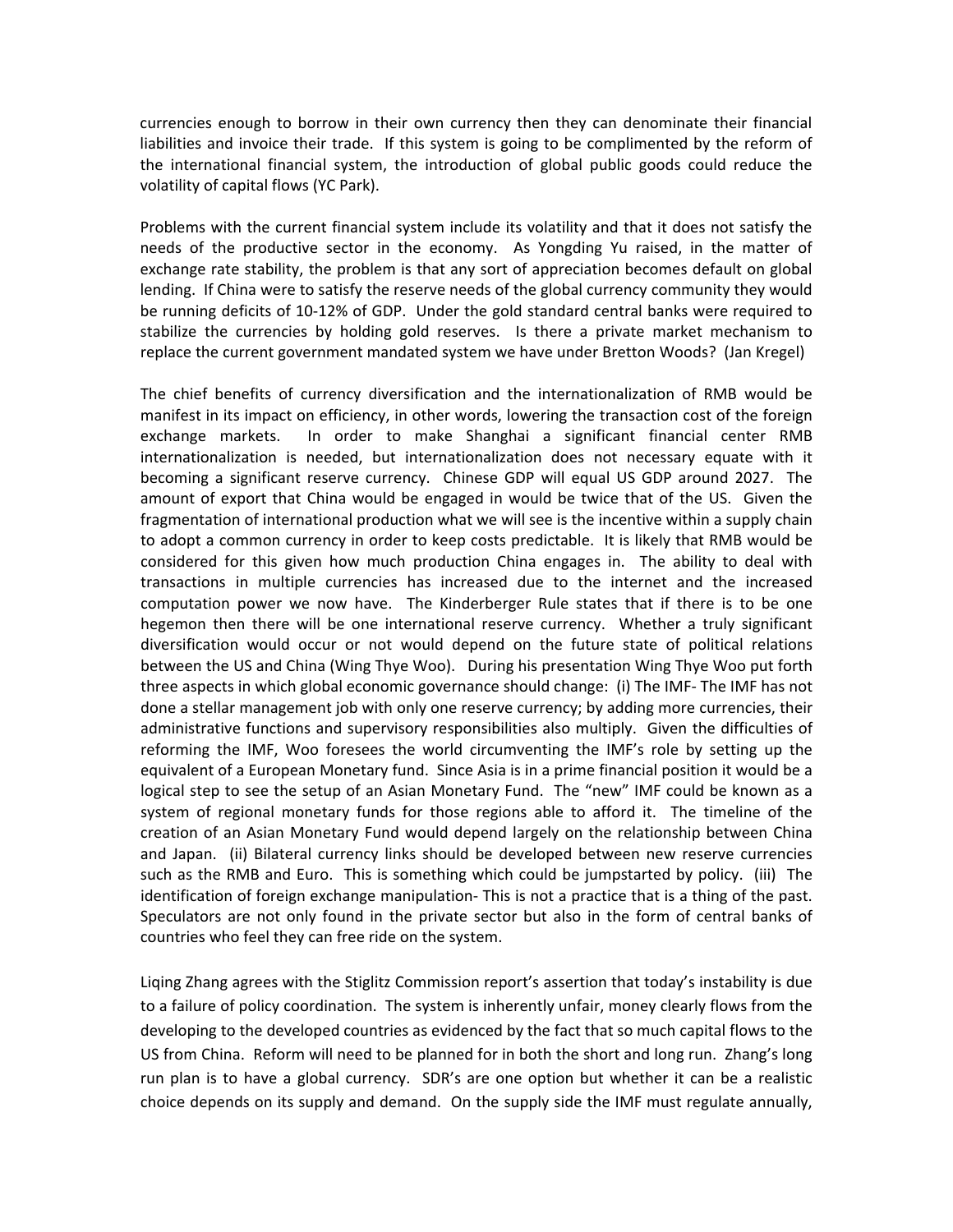rather than just once after summits. From the demand side, the two most important questions to answer are how to encourage SDR denominated bonds and how to use SDR in the private sector? In the short run a multicurrency system is more realistic but unstable, and better policy coordination would be needed to make it effective. The G20 framework should be used more fruitfully. Owing to the fact that a global currency is only realistic in the long run, and multicurrency in the short run, RMB internationalization should be realized in the short or mid run. The internationalization of RMB is beneficial to global financial stability because if RMB eventually becomes a reserve currency it would be subject to competition, making banks of each reserve currency country more careful with their monetary policy. Additional benefits include the satisfaction of the Triffin dilemma and the creation of a new vehicle of financial monetary policy and an ongoing part of reform. Internationalization would push forward China's international reform, particularly financial market reform because greater openness would be created. Since it would be dangerous to internationalize all at once, Zhang agrees with those who believe that it should be a gradual process.

In the post‐panel discussion Ousmene Mandeng also came forward with his support for a multicurrency system and advocated the creation of a pragmatic proposal to move towards this goal. Mandeng thinks a multicurrency system is both desirable and feasible because diluting dependence on one currency mitigates risk. Central bank reserves could provide the defining vehicle to bring forward such a proposal. Recognizing current limitations of the system should be a motivating factor to think about a new system. Today, even if central banks wanted to use their reserves for crisis situations they probably couldn't because it would lead to their collapse. Intervention of currencies could be done through a commonly agreed fund (similar to a substitution account or Asian bond fund) with a minimum of \$500 billion which would lead to more effective coordination.

Chalongphob Sussangkarn urged the importance of the RMB to begin to be developed offshore. In order for money to go out, capital outflows are needed which means foreigners must be allowed to issue bonds. In Sussangkarn's opinion the problem today is that in many East Asian transactions although it is not necessary to denominate in USD, it is done anyway. RMB or the Thai Baht should be used instead. The reason USD is so widely used is because it has most liquid currency market, thus the cost of using it is very low. If the development of alternative currency markets between other countries is not created then there is little hope of East Asia moving away from primarily using USD.

# *Regional Schemes: The Role of Regional Arrangements and Their Interactions with Global Ones*

Making regional arrangements more attractive is an extremely important issue since lending capacity is crucial to conducting crisis response. East Asia has had recent experience with sudden liquidity and systematic shocks. During its problems in 2008, Korea obtained \$62 billion dollars from three bilateral arrangements. Past examples such as this suggest that no single resource is enough to cover a country's time of need. As far as crisis response is concerned, having adequate lending capacity is crucial. When countries face capital flows, there are 3 official mechanisms they can turn to: country specific resources (macro‐economic policy,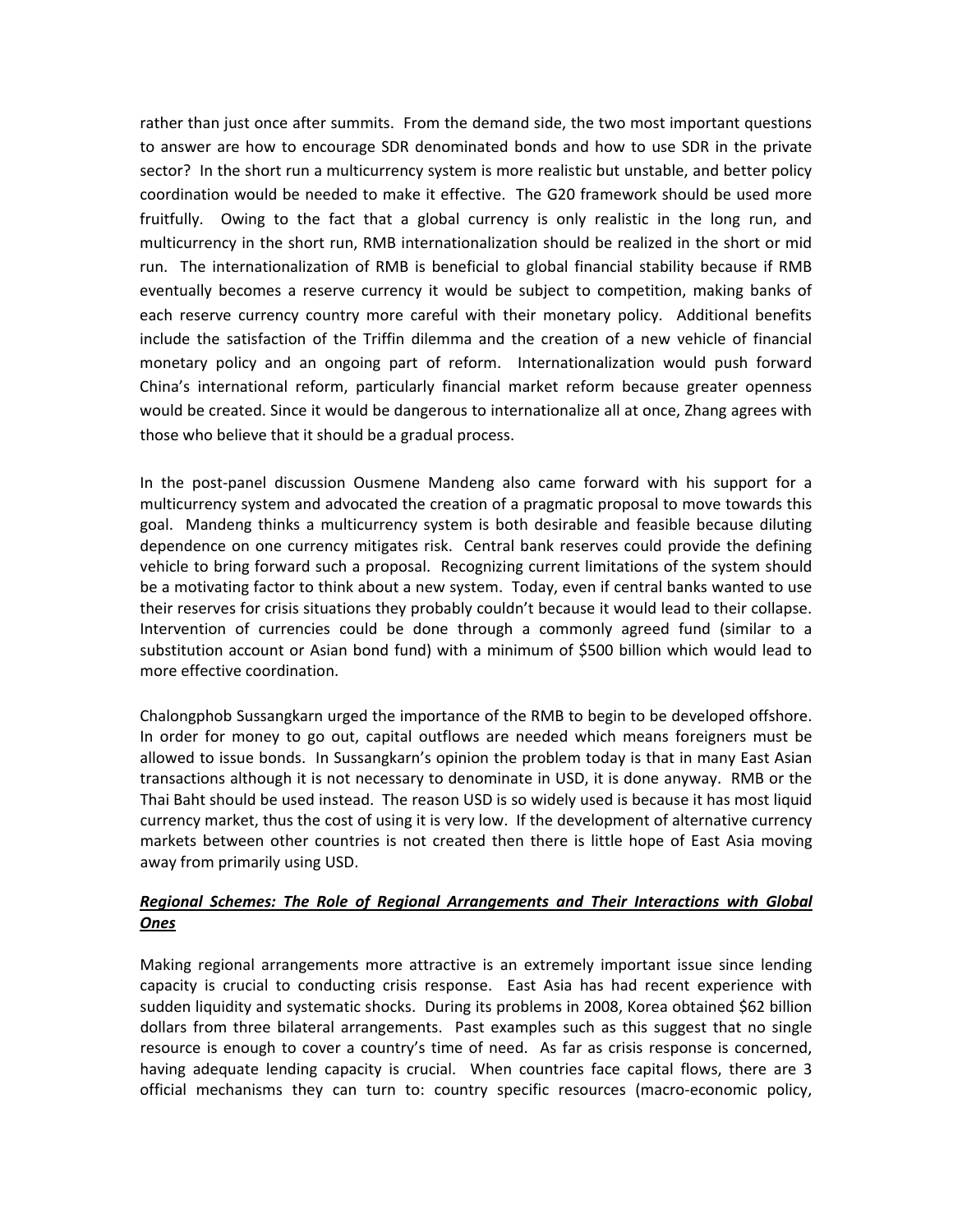prudential, capital controls), bilateral (between central banks) and multilateral. However there are drawbacks to these solutions. Macro policy and related policies have limitations which make them insufficient on their own in times of crisis and bilateral has the flaw of distorting the allocation of resources. A global arrangement does provide much more funding and wider risk sharing but carries a stigma. A layered option for crisis response would be workable but shouldn't minimize the role of regional arrangements.

Surveillance is the key element to an efficient Asian regional arrangement and a step forward to institutionalize the Chiang Mai Initiative (CMI). The ASEAN+3 Macroeconomic Research Office (AMRO) should be tasked with monitoring financial sectors, facilitating exchange of experiences, regulating and giving policy advice. At this initial stage AMRO can only conduct very limited functions given its own limitations and personnel supply. The relationship with the IMF is a very crucial one and an indicator of success will be satisfaction with the role they ultimately play. Even now the IMF is like a distant relative to East Asia. Many countries believe that, as with cases involving Latin America and Eastern Europe, the IMF is less than likely to provide timely support. There is currently an 80% IMF linkage to conditionality, which is against the original intention of Chiang Mai and prevents it from becoming a fully fledged regional fund since it is not allowed to have its own conditionality. The IMF link program needs to be redefined. The IMF should be incorporated and its technical support assistance utilized, which links with the AMRO lending process. Healthy competition between regional and global arrangements is beneficial to all partners. The question remains whether exchange rate coordination is needed. Each country has its own policy in dealing with excessive capital flows but coordinating exchange rate policies regionally could make a positive difference. ASEAN+3 countries should see which areas need further work and what sort of timeline is needed to carry out a deep investigation of how to integrate the region. One such area receiving closer scrutiny is trade flows. If one were to solely analyze them it could be seen as proof that the region isn't integrated enough. For policy coordination to move forward it must be put on the global agenda (Haihong Gao).

In looking at the global system, the IMF is the clear key global agency. Having the monopoly of power on rule setting and assistance to countries at the level that they do it makes it paramount that they maintain the highest level of integrity. However, they lost credibility in the eyes of many countries after their poor handling of the 1997 East Asian crisis. The US and IMF insisted that Thailand give full guarantees to creditors before agreeing to the Thai program. However, foreign creditors should have been equally to blame because they lent without careful analysis. There remain strong doubts that the IMF has changed much since the East Asian crisis and it is because of those doubts that East Asia will embark on their own monetary cooperation. When Japan originally introduced the idea of an Asian Monetary Fund it was bad timing. Japan was also not helped by the fact that they had not conducted prior consultations with other countries in the region before putting forth their proposal. After that initial unsuccessful attempt, there was a meeting among several Finance Ministers that produced a framework that stated that the primary importance of a global facility still remained. The CMI essentially operated as a network of bilateral swaps that are closely tied to the IMF. A major blow to CMI came when Korea faced a liquidity crisis and needed dollars but didn't use CMI because of its strong IMF linkages. After the experience Korea had had with the IMF during the East Asian crisis, they were loath to enter into another IMF program. It is important to distinguish however that despite its linkages the CMI is a 60‐day swap agreement, and not an IMF lending program. If a member country feels they need more liquidity they can go to CMI and draw on their swap based on their original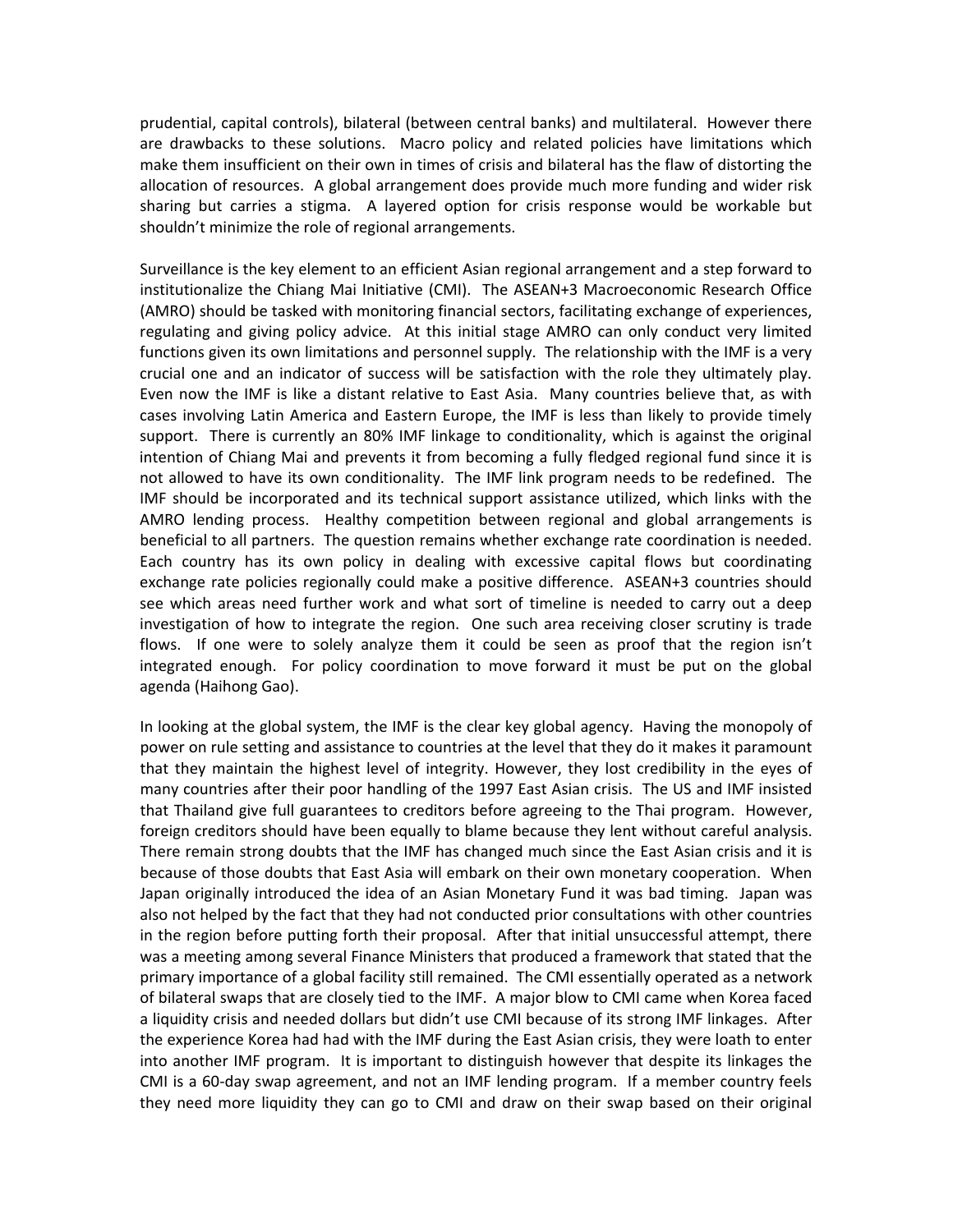contribution and level of development. The IMF link is present in the rule that if a country would like to withdraw more than 20% of their access limit, they are subject to IMF supervision (Chalongphob Sussangkarn). To Chalongphob Sussangkarn this rule does not make any sense because by definition a swap is meant to tide you over in the short term. The IMF linkage should be to be changed to become more sensible at the very least, although he would prefer removal. Instead of a link based on percent withdrawn, the IMF linkage should be based on numbers of rollovers requested, with, for example, the fourth rollover request signaling the introduction of the IMF. The reasoning being that by the time a fourth rollover has been requested there would be valid reason to suspect that the problem is structural rather than one of liquidity.

As previously referenced by Sussangkarn, Yungong Wang noted that the Japanese attempted to establish an Asian Monetary Fund but the proposal was rejected by both the IMF and US. Another roadblock to its creation was the reluctance of the Chinese to establish an independent Asian arrangement. It was not until the Asian Development Bank (ADB) Institute was established with the cooperation of many Asian economists that they agreed to participate in the Chiang Mai Initiative (CMI). Unfortunately, in the ten years since its creations there has been little progress. Looking into the future, Wang's hopes for an Asian regional financial arrangement are very low.

On the topic of SDR's, Wang believes that they are only symbolically meaningful and not widely used in the market. Non‐convertible currencies such as RMB could be included in the basket but are still useless to many emerging markets such as Korea. As yet, there exists no concrete implementation method to use SDR's in financial transactions and no tangible benefits to emerging markets countries to do so have been presented. The reality is that nobody wants to lose their gains. The internationalization of the RMB is still in a primitive stage but in order for it to have infrastructure it must able to be used in trade and financial transactions. One large benefit to Chinese importers would be that they would no longer be exposed to exchange rate risk on payment of imported goods. It is equally crucial that exporters to Chinese markets must also accept RMB. Korean parent companies *could* use RMB for future transactions, but the RMB interest rate is higher than the USD interest rate. Most trade settlements are done through bilateral credit, thus Korean exporters must pay a higher discount rate for RMB transactions because the RMB discount rate is higher than the USD discount rate. An RMB denominated bond is now being issued in Hong Kong and US companies like McDonalds are issuing bonds in the Hong Kong market with China's approval. This is only approved on a case by case basis however and approval is rarely granted for Korean companies. The infrastructure is now under construction but in about 2‐3 years, it is estimated that 10% of trade settlements between China and Korea will be done in RMB. In 10 years that figure could be more than 30% if infrastructure continues to build well. Still, a huge gap remains between the ideas and reality of the global monetary system (Yunjong Wang).

In his presentation to the panel Ulrich Volz spoke of the need for both a strong IMF and strong regional financing arrangements (RFA's). They should not be viewed as an either/or arrangement, but rather compliments to each other. Ways need to be found for them to work together. One important part of this package would include making RFA's an integral part of the global financial architecture and governance reform. The IMF underwent a huge crisis and although it is back in business, still carries a huge stigma as evidenced by the fact that European countries were not eager to get the IMF involved in their bailout. Thus, IMF governance reform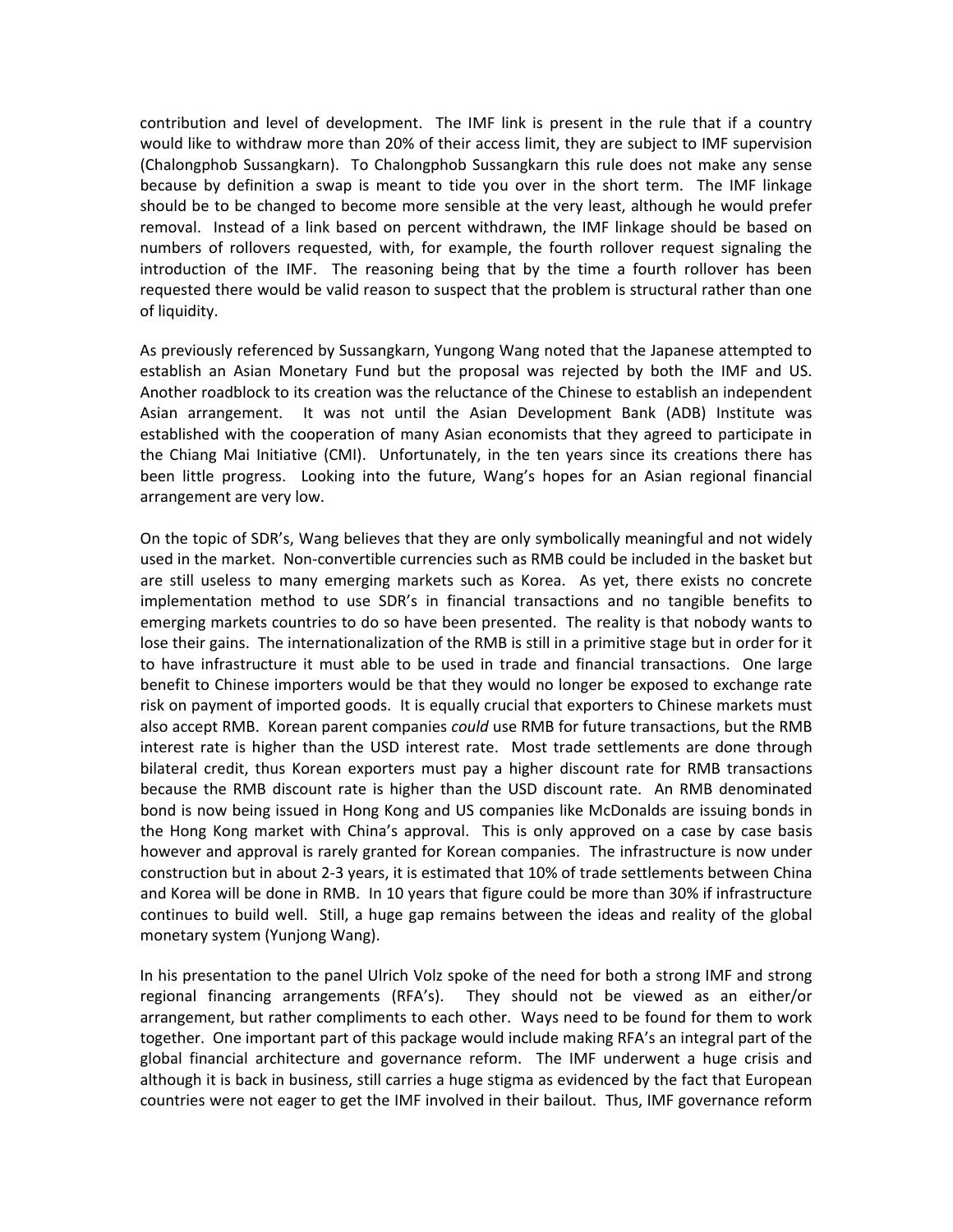is a crucial point, with general reform of quota shares and questions of European representation, particularly the selection of the managing director. The IMF has launched new facilities which will improve cooperation with RFA's but there is still a lot of work to do. RFA's exist in many forms, each with different limitations and different stages of progress. Volz hopes CMI will develop further and believes it is important to develop AMRO into a strong institution. IMF reform needs to include it being more independent of political pressure. According to a report by the ILO, interactions with large member countries provide an undue influence. Linkages between RFA's and the IMF need to be increased, a network created with the IMF at the center and RFA's around it would be ideal. Additionally, there are various other ways linkages between RFA's and the IMF can be established such as having the IMF invite RFA's to take part in consultations, staff exchanges, joint training programs and RFA representation in the Fund. In turn RFA's should disclose what is happening in regional arrangements to the IMF .. When new SDR allocations are discussed, allocations to RFA's should be taken into account.

A reduction in structural conditionality was only possible because Europeans were pushing for reform in the IMF. Europe would never have accepted the conditions that Asia had to accept during the Asian crisis or Latin America did during theirs. The only reason reform was able to be achieved was because it was Europe who was in crisis (Jose Antonio Ocampo). Ocampo cites The Andean Development Corporation (CAF) as one example of an RAF that is working. Stephany Griffith‐Jones agreed with Ocampo's reference of CAF as a success story, especially in light of the fact that some of the CAF member countries have experienced bad crises but still paid back the CAF. However, she does disagree with Volz' assertion that a strong link of the RAF with the IMF is necessary. Sussangkarn believes that the reason progress on an Asian RFA has not moved is because "real money" has not been spent. Right now the pooling of the money is largely theoretical because it is held in each country's central bank. Once a central office it set up with a staff hired, space rented and meetings held it then becomes "real money" being spent.

In his post‐panel commentary Jan Kregel highlighted the paradox many developing countries find themselves in. Countries do not want to borrow from the IMF anymore, but no one wants to borrow from RFA's either because of their IMF link. In order to be self‐sufficient countries end up holding huge reserves so that they won't have to turn to anyone if they find themselves in need. However, when crisis hits, they do not want to use their reserves and end up turning to the Fed for liquidity. Thus by trying to get out from under the US they run right to them. What good then are reserves? Countries are in a difficult position because as soon as you draw from your reserves you indicate to the market that you are having financial problems. This leads to a lack of worldwide confidence in your economy which results in market movements that create a self‐fulfilling prophecy of actual large problems for your economy. Haihong Gao points out that it is difficult for East Asia to have its own conditionality because they lack their own surveillance body. Some countries are reluctant to have that kind of institutionalized format for oversight enter the region.

### *Concluding Remarks*

Through the conference's one and a half days of discussion the topics of a global arrangement, reserve currency system, and RFA's were explored. Out of this exploration, Jose Antonio Ocampo deemed the internationalization of the RMB a clear certainty. The meeting's Chinese participants provided many insights on what internationalization would imply. This is the first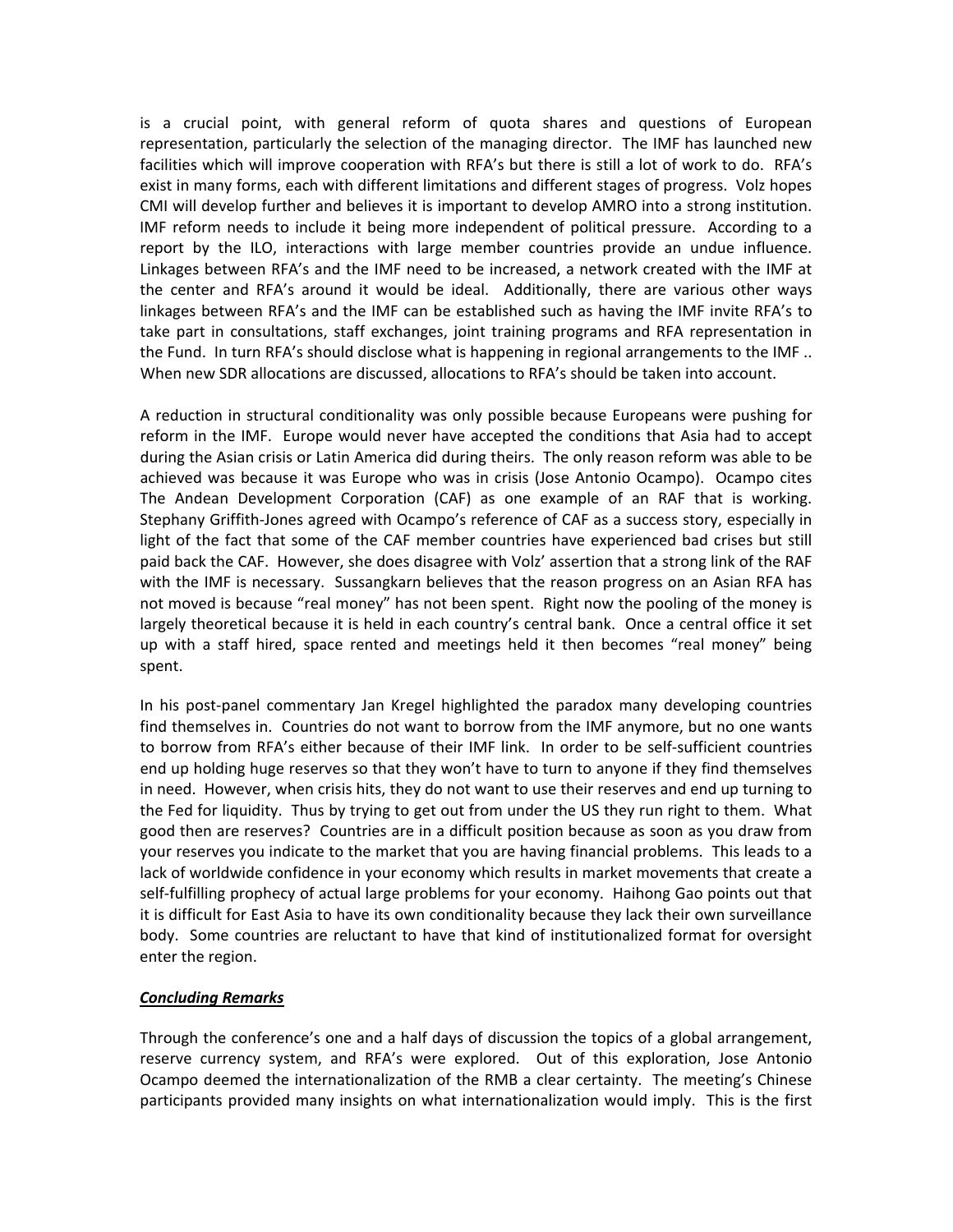time in history in which a developing country could become a hegemon. The question is whether China will be able to manage all that this implies. The country has followed a controversial but successful macroeconomic policy which has involved a significant degree of management of balance of payments, capital account regulations, and accumulations of massive amounts of foreign exchange reserves. From the outside there are many countries which find this attractive and have been following this model in a variety of ways (Jose Antonio Ocampo).

Can internationalization of RMB be done without speedy liberalization of the capital account? The risks of liberalization are very high if improperly managed. There is a real concern of what will happen to the foreign exchange rate when the People's Bank of China stops buying foreign reserves. Becoming a global currency has always implied a strong domestic financial system and the fact that China doesn't have that could be the tragedy of internationalization for them (Jose Antonio Ocampo).

We now approach a worldwide accumulation of \$6 trillion in foreign exchange reserves. Where is the supply going to come from for the assets that are acceptable as foreign exchange reserves? US treasury bills are and will be abundant but they are not as risk‐free as they used to be. China holds so many already that they are not as attractive as they once were. If this continues it will be a very serious problem. Major interventions are coming to reserves and capital management, and capital account management will be seen as a threat by some countries. All these factors are leading to demand for reform, but the question is where the call for reform will come from that will actually lead to real change (Jose Antonio Ocampo).